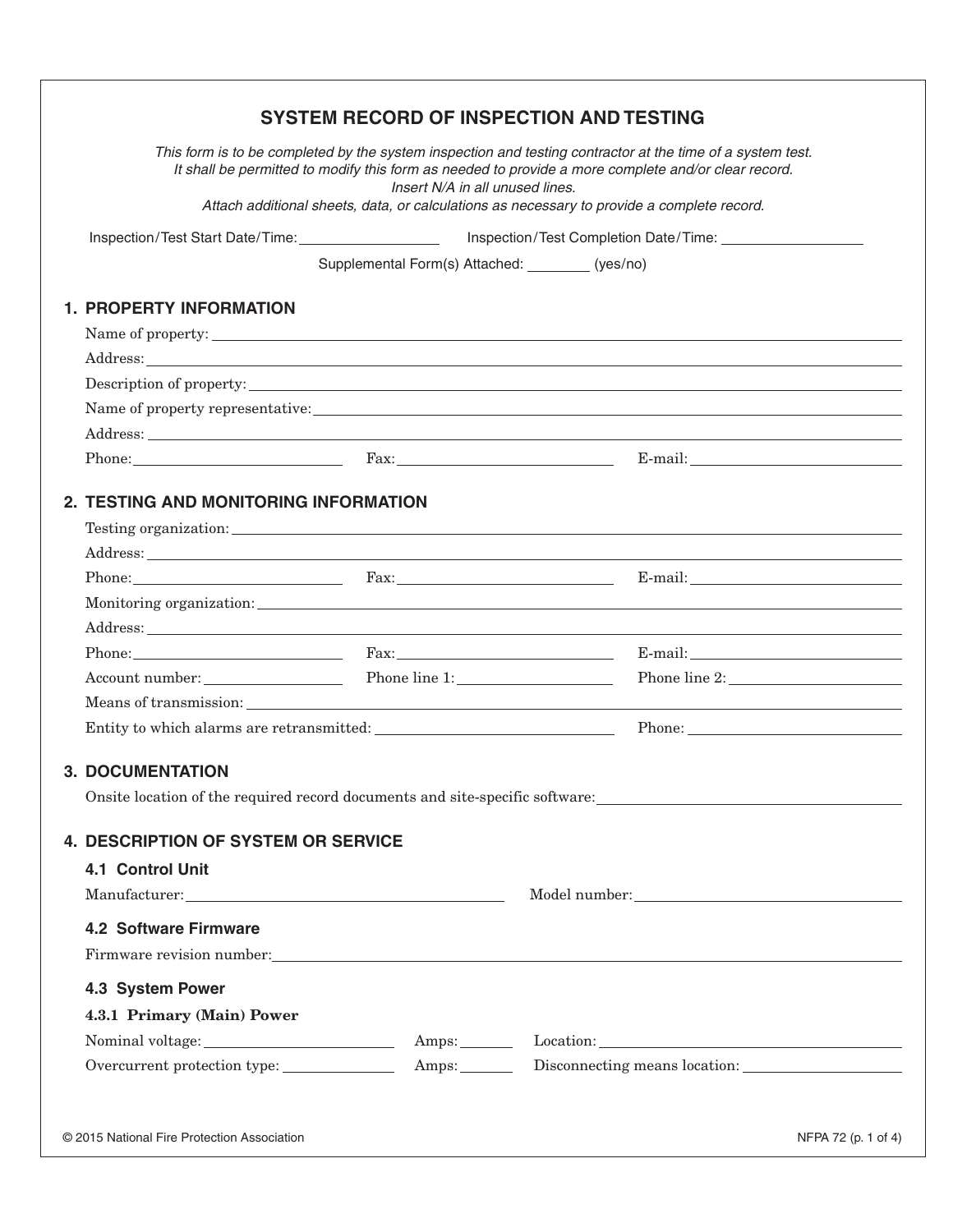# SYSTEM RECORD OF INSPECTION AND TESTING (continued)

# 4. DESCRIPTION OF SYSTEM OR SERVICE (continued)

| 4.3.2 Secondary Power                                 |  |
|-------------------------------------------------------|--|
| Type:                                                 |  |
|                                                       |  |
| Calculated capacity of batteries to drive the system: |  |
|                                                       |  |
| 5. NOTIFICATIONS MADE PRIOR TO TESTING                |  |

| Monitoring organization       | Contact: | Time: |
|-------------------------------|----------|-------|
| Building management           | Contact: | Time: |
| Building occupants            | Contact: | Time: |
| Authority having jurisdiction | Contact: | Time: |
| Other, if required            | Contact: | Time: |
|                               |          |       |

### **6. TESTING RESULTS**

# 6.1 Control Unit and Related Equipment

| <b>Description</b>      | <b>Visual</b><br>Inspection | <b>Functional</b><br><b>Test</b> | <b>Comments</b> |
|-------------------------|-----------------------------|----------------------------------|-----------------|
| Control unit            |                             | ❏                                |                 |
| Lamps/LEDs/LCDs         |                             | ❏                                |                 |
| Fuses                   |                             | ❏                                |                 |
| Trouble signals         | - 1                         | ❏                                |                 |
| Disconnect switches     | ⊔                           | ❏                                |                 |
| Ground-fault monitoring |                             | ❏                                |                 |
| Supervision             |                             | ❏                                |                 |
| Local annunciator       |                             | ❏                                |                 |
| Remote annunciators     |                             | ❏                                |                 |
| Remote power panels     |                             | □                                |                 |
|                         |                             |                                  |                 |

### **6.2 Secondary Power**

| <b>Description</b>     | <b>Visual</b><br>Inspection | <b>Functional</b><br><b>Test</b> | <b>Comments</b> |
|------------------------|-----------------------------|----------------------------------|-----------------|
| Battery condition      |                             |                                  |                 |
| Load voltage           |                             |                                  |                 |
| Discharge test         |                             |                                  |                 |
| Charger test           |                             |                                  |                 |
| Remote panel batteries |                             |                                  |                 |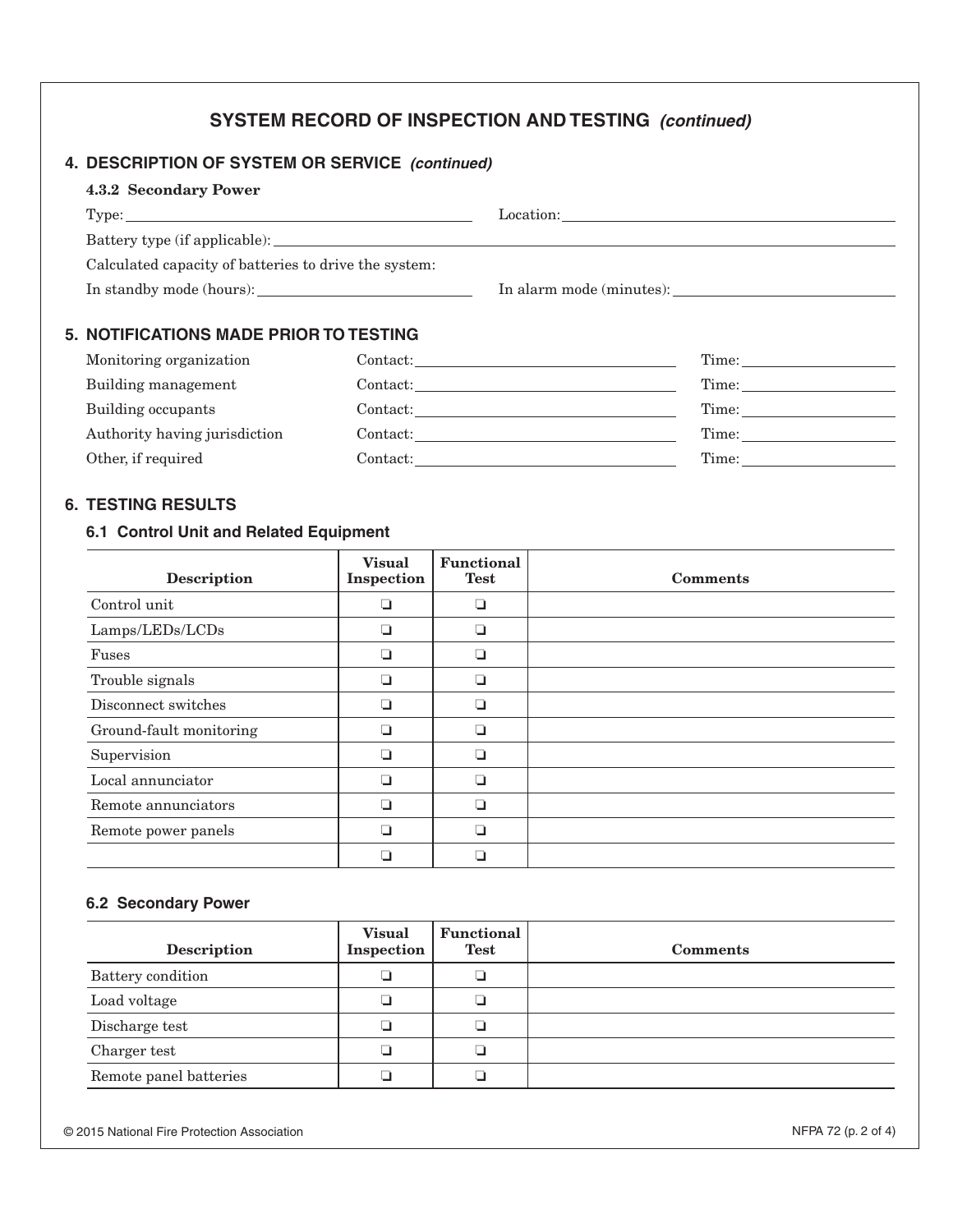# **SYSTEM RECORD OF INSPECTION AND TESTING (continued)**

#### 6. TESTING RESULTS (continued)

#### 6.3 Alarm and Supervisory Alarm Initiating Device

Attach supplementary device test sheets for all initiating devices.

#### **6.4 Notification Appliances**

Attach supplementary appliance test sheets for all notification appliances.

#### 6.5 Interface Equipment

Attach supplementary interface component test sheets for all interface components.

Circuit Interface / Signaling Line Circuit Interface / Fire Alarm Control Interface

#### **6.6 Supervising Station Monitoring**

| <b>Description</b>      | Yes | N <sub>o</sub> | Time | <b>Comments</b> |
|-------------------------|-----|----------------|------|-----------------|
| Alarm signal            |     |                |      |                 |
| Alarm restoration       |     |                |      |                 |
| Trouble signal          |     |                |      |                 |
| Trouble restoration     |     |                |      |                 |
| Supervisory signal      |     |                |      |                 |
| Supervisory restoration |     |                |      |                 |

#### 6.7 Public Emergency Alarm Reporting System

| <b>Description</b>      | Yes | No. | Time | <b>Comments</b> |
|-------------------------|-----|-----|------|-----------------|
| Alarm signal            |     |     |      |                 |
| Alarm restoration       |     |     |      |                 |
| Trouble signal          |     |     |      |                 |
| Trouble restoration     |     |     |      |                 |
| Supervisory signal      |     |     |      |                 |
| Supervisory restoration |     |     |      |                 |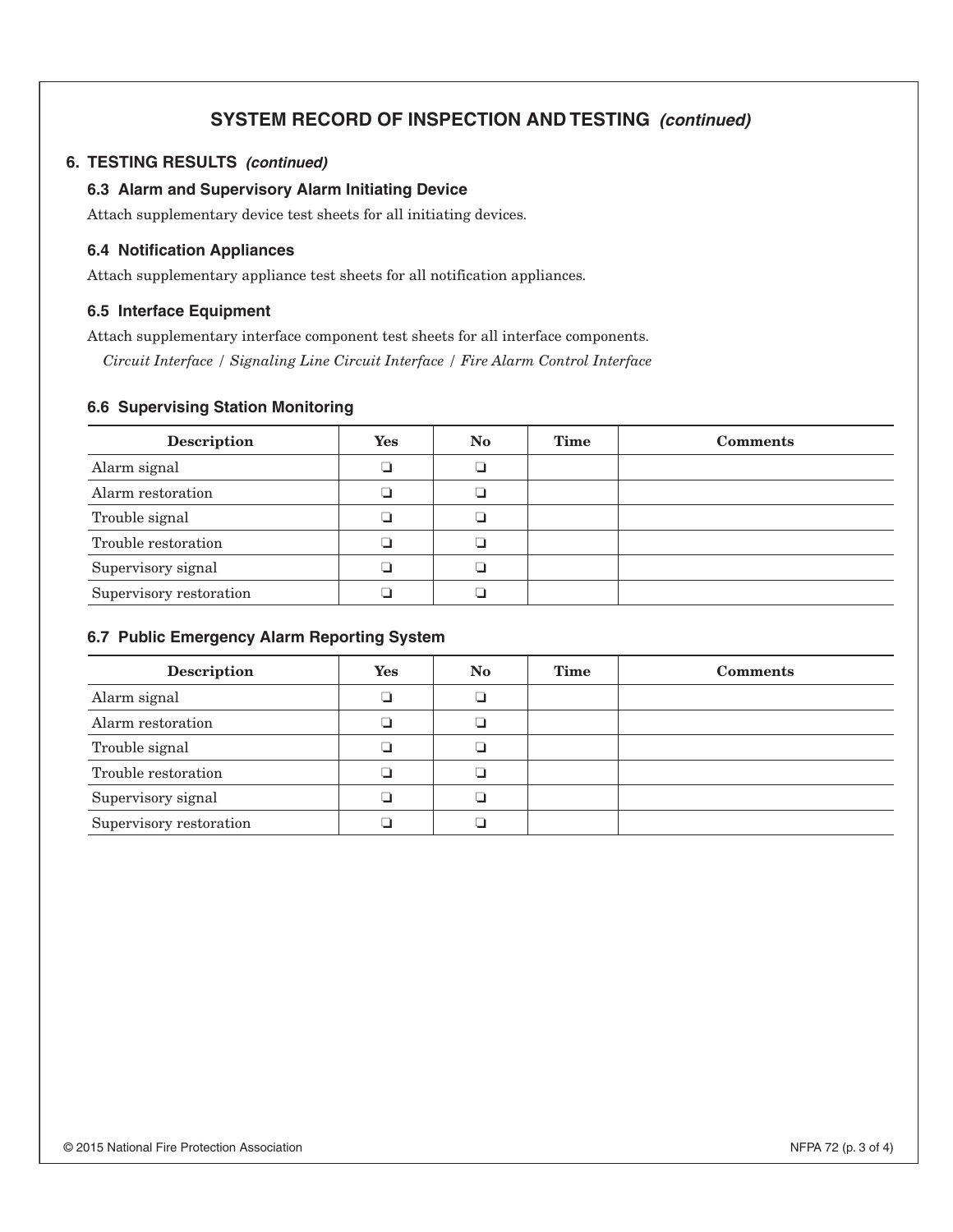| 7. NOTIFICATIONS THAT TESTING IS COMPLETE           |                                                                                                                                                                                                                                                                                                                                                                                                                                                                                                                                            |                                                                                                                                                                                                                                                                                                                                                                                   |
|-----------------------------------------------------|--------------------------------------------------------------------------------------------------------------------------------------------------------------------------------------------------------------------------------------------------------------------------------------------------------------------------------------------------------------------------------------------------------------------------------------------------------------------------------------------------------------------------------------------|-----------------------------------------------------------------------------------------------------------------------------------------------------------------------------------------------------------------------------------------------------------------------------------------------------------------------------------------------------------------------------------|
| Monitoring organization                             | $\text{Context:}\underline{\hspace{2.5cm}}\underbrace{\hspace{2.5cm}}$                                                                                                                                                                                                                                                                                                                                                                                                                                                                     |                                                                                                                                                                                                                                                                                                                                                                                   |
| Building management                                 | $\text{Context:}\underline{\hspace{2.5cm}}\underbrace{\hspace{2.5cm}}$                                                                                                                                                                                                                                                                                                                                                                                                                                                                     |                                                                                                                                                                                                                                                                                                                                                                                   |
| Building occupants                                  | $\text{Context:}\underline{\hspace{2.5cm}}\underbrace{\hspace{2.5cm}}$                                                                                                                                                                                                                                                                                                                                                                                                                                                                     |                                                                                                                                                                                                                                                                                                                                                                                   |
| Authority having jurisdiction                       | $\text{Context:}\underline{\hspace{2.5cm}}\underbrace{\hspace{2.5cm}}$                                                                                                                                                                                                                                                                                                                                                                                                                                                                     |                                                                                                                                                                                                                                                                                                                                                                                   |
| Other, if required                                  | $\text{Context:}\underline{\hspace{2.5cm}}\underline{\hspace{2.5cm}}\qquad \qquad \underline{\hspace{2.5cm}}\qquad \qquad \underline{\hspace{2.5cm}}\qquad \qquad \underline{\hspace{2.5cm}}\qquad \qquad \underline{\hspace{2.5cm}}\qquad \qquad \underline{\hspace{2.5cm}}\qquad \qquad \underline{\hspace{2.5cm}}\qquad \qquad \underline{\hspace{2.5cm}}\qquad \qquad \underline{\hspace{2.5cm}}\qquad \qquad \underline{\hspace{2.5cm}}\qquad \qquad \underline{\hspace{2.5cm}}\qquad \qquad \underline{\hspace{2.5cm}}\qquad \qquad$ | $Time: \begin{tabular}{ c c c } \hline \quad \quad & \quad \quad & \quad \quad \\ \hline \end{tabular}$                                                                                                                                                                                                                                                                           |
| 8. SYSTEM RESTORED TO NORMAL OPERATION              |                                                                                                                                                                                                                                                                                                                                                                                                                                                                                                                                            |                                                                                                                                                                                                                                                                                                                                                                                   |
|                                                     |                                                                                                                                                                                                                                                                                                                                                                                                                                                                                                                                            | Time:                                                                                                                                                                                                                                                                                                                                                                             |
| 9. CERTIFICATION                                    |                                                                                                                                                                                                                                                                                                                                                                                                                                                                                                                                            |                                                                                                                                                                                                                                                                                                                                                                                   |
|                                                     | This system as specified herein has been inspected and tested according to NFPA 72, 2013 edition, Chapter 14.                                                                                                                                                                                                                                                                                                                                                                                                                              |                                                                                                                                                                                                                                                                                                                                                                                   |
|                                                     | Signed: Date: Date: Date: Date: Date: Date: Date: Date: Date: Date: Date: Date: Date: Date: Date: Date: Date: Date: Date: Date: Date: Date: Date: Date: Date: Date: Date: Date: Date: Date: Date: Date: Date: Date: Date: Date                                                                                                                                                                                                                                                                                                             |                                                                                                                                                                                                                                                                                                                                                                                   |
|                                                     | Organization: Title: Title: Phone: Phone:                                                                                                                                                                                                                                                                                                                                                                                                                                                                                                  |                                                                                                                                                                                                                                                                                                                                                                                   |
|                                                     |                                                                                                                                                                                                                                                                                                                                                                                                                                                                                                                                            |                                                                                                                                                                                                                                                                                                                                                                                   |
| <b>TESTING, OR MAINTENANCE</b>                      | 10. DEFECTS OR MALFUNCTIONS NOT CORRECTED AT CONCLUSION OF SYSTEM INSPECTION,                                                                                                                                                                                                                                                                                                                                                                                                                                                              |                                                                                                                                                                                                                                                                                                                                                                                   |
|                                                     |                                                                                                                                                                                                                                                                                                                                                                                                                                                                                                                                            |                                                                                                                                                                                                                                                                                                                                                                                   |
|                                                     |                                                                                                                                                                                                                                                                                                                                                                                                                                                                                                                                            |                                                                                                                                                                                                                                                                                                                                                                                   |
|                                                     |                                                                                                                                                                                                                                                                                                                                                                                                                                                                                                                                            |                                                                                                                                                                                                                                                                                                                                                                                   |
|                                                     |                                                                                                                                                                                                                                                                                                                                                                                                                                                                                                                                            |                                                                                                                                                                                                                                                                                                                                                                                   |
|                                                     |                                                                                                                                                                                                                                                                                                                                                                                                                                                                                                                                            |                                                                                                                                                                                                                                                                                                                                                                                   |
|                                                     |                                                                                                                                                                                                                                                                                                                                                                                                                                                                                                                                            |                                                                                                                                                                                                                                                                                                                                                                                   |
|                                                     |                                                                                                                                                                                                                                                                                                                                                                                                                                                                                                                                            |                                                                                                                                                                                                                                                                                                                                                                                   |
|                                                     |                                                                                                                                                                                                                                                                                                                                                                                                                                                                                                                                            |                                                                                                                                                                                                                                                                                                                                                                                   |
| 10.1 Acceptance by Owner or Owner's Representative: |                                                                                                                                                                                                                                                                                                                                                                                                                                                                                                                                            |                                                                                                                                                                                                                                                                                                                                                                                   |
|                                                     | The undersigned accepted the test report for the system as specified herein:                                                                                                                                                                                                                                                                                                                                                                                                                                                               |                                                                                                                                                                                                                                                                                                                                                                                   |
|                                                     |                                                                                                                                                                                                                                                                                                                                                                                                                                                                                                                                            | ${\rm Date:} \begin{tabular}{ c c c } \hline \rule{.8cm}{.4cm} \rule{.8cm}{.4cm} \rule{.8cm}{.4cm} \rule{.8cm}{.4cm} \rule{.8cm}{.4cm} \rule{.8cm}{.4cm} \rule{.8cm}{.4cm} \rule{.8cm}{.4cm} \rule{.8cm}{.4cm} \rule{.8cm}{.4cm} \rule{.8cm}{.4cm} \rule{.8cm}{.4cm} \rule{.8cm}{.4cm} \rule{.8cm}{.4cm} \rule{.8cm}{.4cm} \rule{.8cm}{.4cm} \rule{.8cm}{.4cm} \rule{.8cm}{.4cm}$ |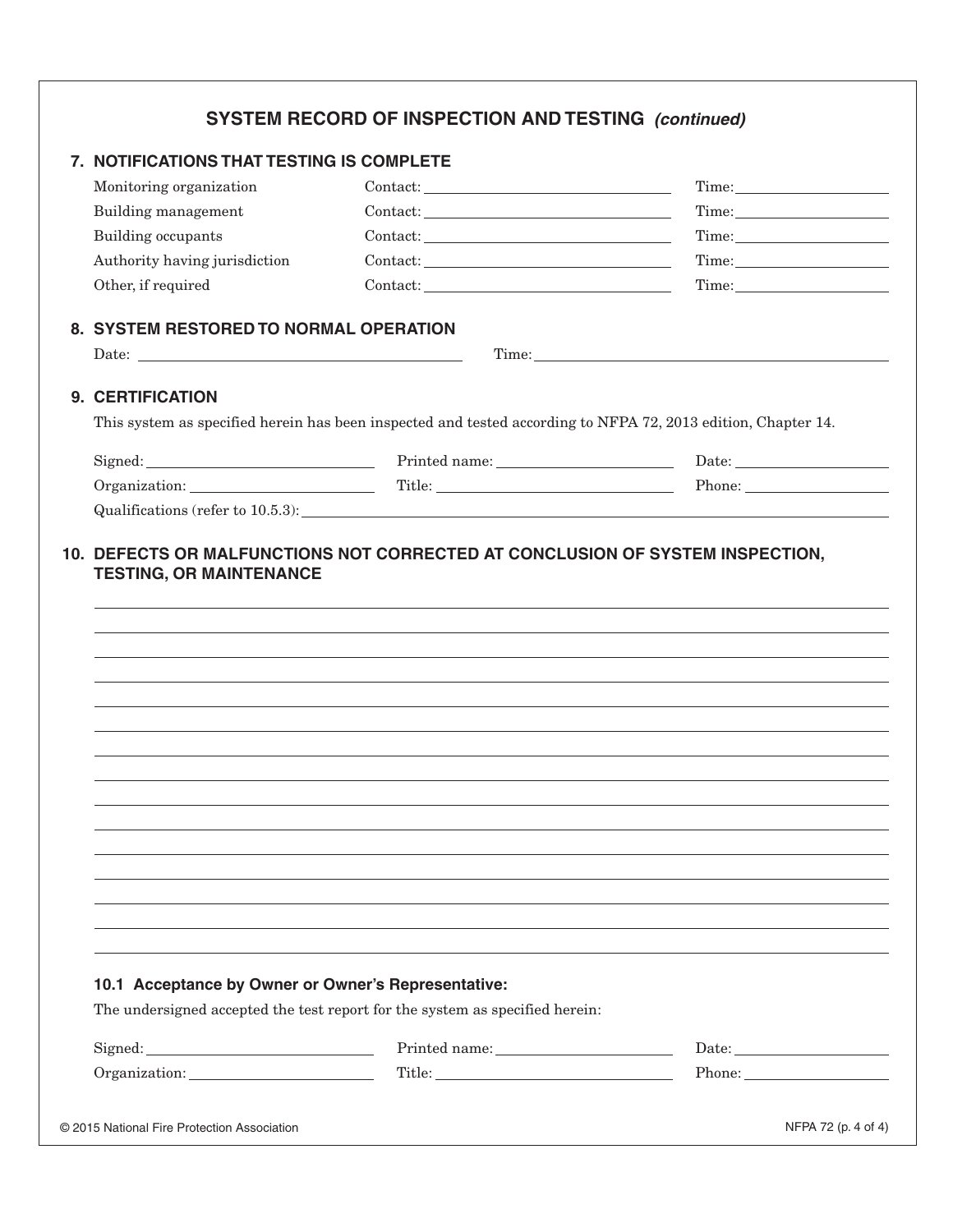# **NOTIFICATION APPLIANCE** SUPPLEMENTARY RECORD OF INSPECTION AND TESTING

This form is a supplement to the System Record of Inspection and Testing. It includes a notification appliance test record.

This form is to be completed by the system inspection and testing contractor at the time of the inspection and/or test. It shall be permitted to modify this form as needed to provide a more complete and/or clear record. Insert N/A in all unused lines.

Inspection/Test Start Date/Time: \_\_\_\_\_\_\_\_\_\_\_\_\_\_\_\_\_\_\_\_\_\_

Number of Supplemental Pages Attached: \_\_\_\_\_\_\_\_

### **1. PROPERTY INFORMATION**

Name of property:

### 2. NOTIFICATION APPLIANCE TEST RESULTS

| <b>Appliance Type</b> | $\operatorname{\mathbf{Location}}\nolimits/{\operatorname{\mathbf{Identity}}\nolimits}$ | <b>Test Results</b> |
|-----------------------|-----------------------------------------------------------------------------------------|---------------------|
|                       |                                                                                         |                     |
|                       |                                                                                         |                     |
|                       |                                                                                         |                     |
|                       |                                                                                         |                     |
|                       |                                                                                         |                     |
|                       |                                                                                         |                     |
|                       |                                                                                         |                     |
|                       |                                                                                         |                     |
|                       |                                                                                         |                     |
|                       |                                                                                         |                     |
|                       |                                                                                         |                     |
|                       |                                                                                         |                     |
|                       |                                                                                         |                     |
|                       |                                                                                         |                     |
|                       |                                                                                         |                     |
|                       |                                                                                         |                     |
|                       |                                                                                         |                     |
|                       |                                                                                         |                     |
|                       |                                                                                         |                     |
|                       |                                                                                         |                     |
|                       |                                                                                         |                     |
|                       |                                                                                         |                     |

© 2015 National Fire Protection Association

NFPA 72 (p. 1 of 2)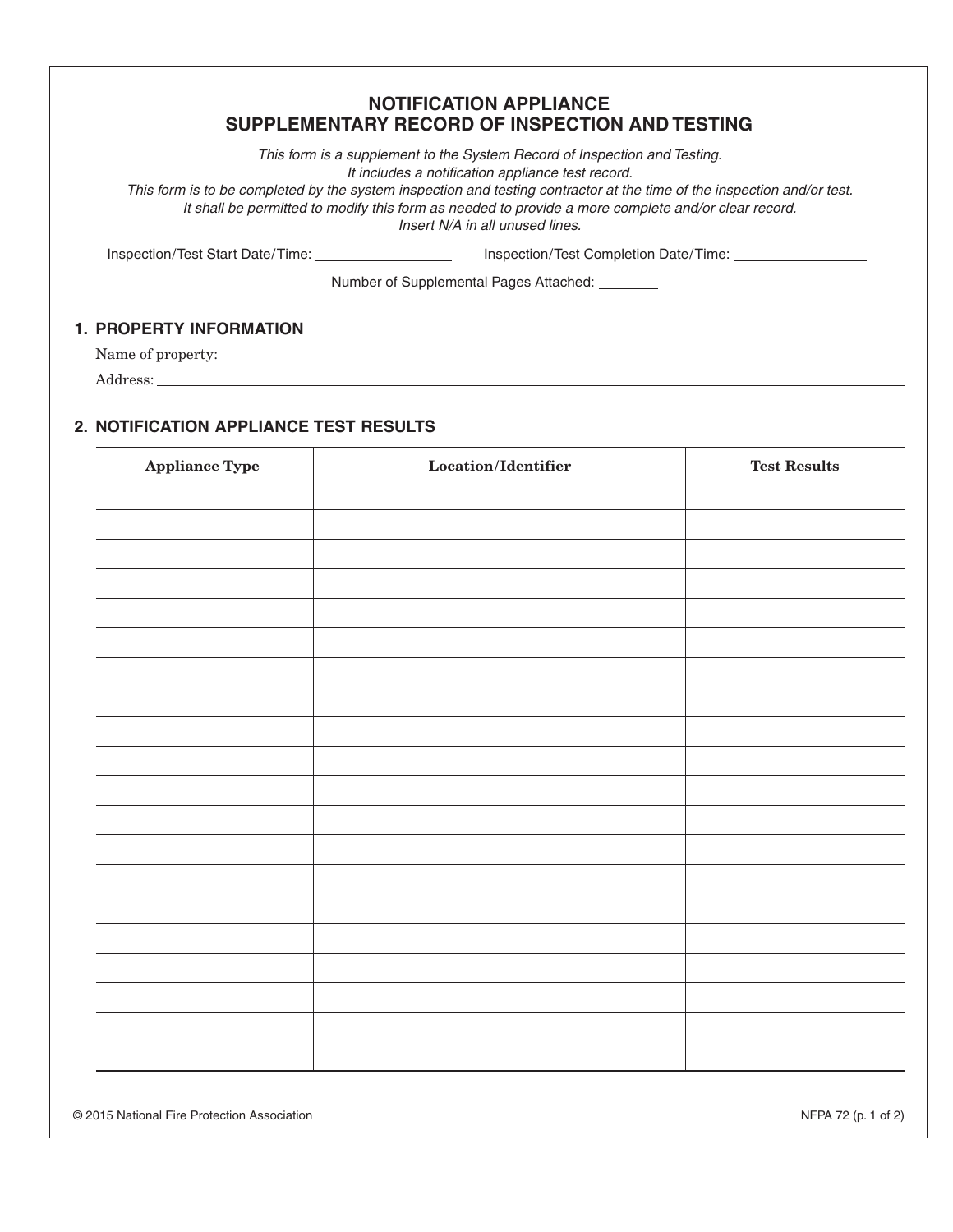# **NOTIFICATION APPLIANCE** SUPPLEMENTARY RECORD OF INSPECTION AND TESTING (continued)

# 2. NOTIFICATION APPLIANCE TEST RESULTS (continued)

| <b>Appliance Type</b> | $\operatorname{\mathsf{Location}}\nolimits/{\operatorname{\mathsf{Identity}}\nolimits}$ | $\operatorname{\mathbf{Test}}$ Results |
|-----------------------|-----------------------------------------------------------------------------------------|----------------------------------------|
|                       |                                                                                         |                                        |
|                       |                                                                                         |                                        |
|                       |                                                                                         |                                        |
|                       |                                                                                         |                                        |
|                       |                                                                                         |                                        |
|                       |                                                                                         |                                        |
|                       |                                                                                         |                                        |
|                       |                                                                                         |                                        |
|                       |                                                                                         |                                        |
|                       |                                                                                         |                                        |
|                       |                                                                                         |                                        |
|                       |                                                                                         |                                        |
|                       |                                                                                         |                                        |
|                       |                                                                                         |                                        |
|                       |                                                                                         |                                        |
|                       |                                                                                         |                                        |
|                       |                                                                                         |                                        |
|                       |                                                                                         |                                        |
|                       |                                                                                         |                                        |
|                       |                                                                                         |                                        |
|                       |                                                                                         |                                        |
|                       |                                                                                         |                                        |
|                       |                                                                                         |                                        |
|                       |                                                                                         |                                        |
|                       |                                                                                         |                                        |
|                       |                                                                                         |                                        |

See main System Record of Inspection and Testing for additional information, certifications, and approvals.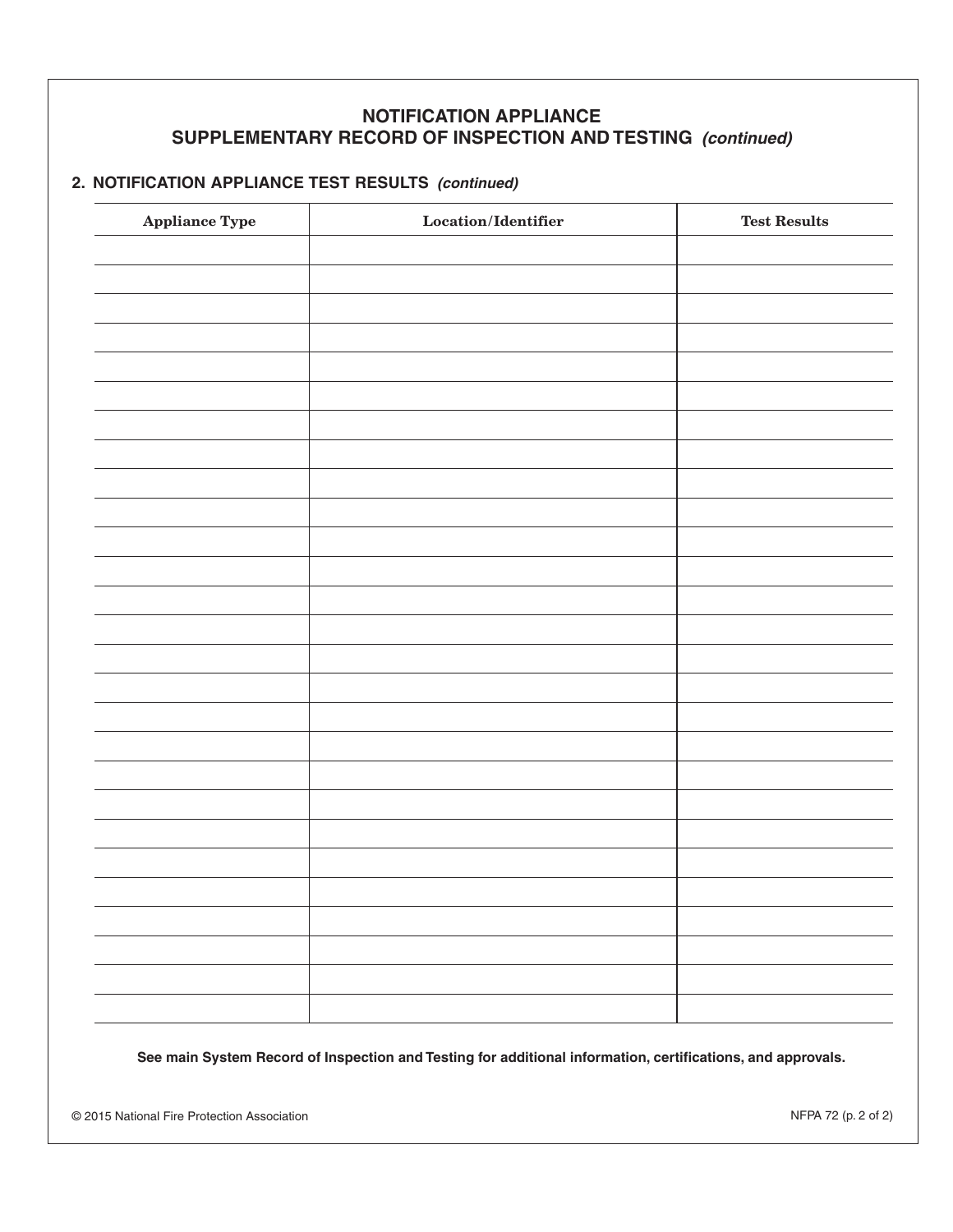### **INITIATING DEVICE** SUPPLEMENTARY RECORD OF INSPECTION AND TESTING

This form is a supplement to the System Record of Inspection and Testing. It includes an initiating device test record.

This form is to be completed by the system inspection and testing contractor at the time of the inspection and/or test. It shall be permitted to modify this form as needed to provide a more complete and/or clear record. Insert N/A in all unused lines.

Inspection/Test Start Date/Time: 

Number of Supplemental Pages Attached: \_\_\_\_\_\_\_\_

#### **1. PROPERTY INFORMATION**

# 2. INITIATING DEVICE TEST RESULTS

| <b>Device Type</b> | $\large\bf Address$ | $\label{eq:1} \textbf{Location}$ | <b>Test Results</b> |
|--------------------|---------------------|----------------------------------|---------------------|
|                    |                     |                                  |                     |
|                    |                     |                                  |                     |
|                    |                     |                                  |                     |
|                    |                     |                                  |                     |
|                    |                     |                                  |                     |
|                    |                     |                                  |                     |
|                    |                     |                                  |                     |
|                    |                     |                                  |                     |
|                    |                     |                                  |                     |
|                    |                     |                                  |                     |
|                    |                     |                                  |                     |
|                    |                     |                                  |                     |
|                    |                     |                                  |                     |
|                    |                     |                                  |                     |
|                    |                     |                                  |                     |
|                    |                     |                                  |                     |
|                    |                     |                                  |                     |
|                    |                     |                                  |                     |
|                    |                     |                                  |                     |
|                    |                     |                                  |                     |